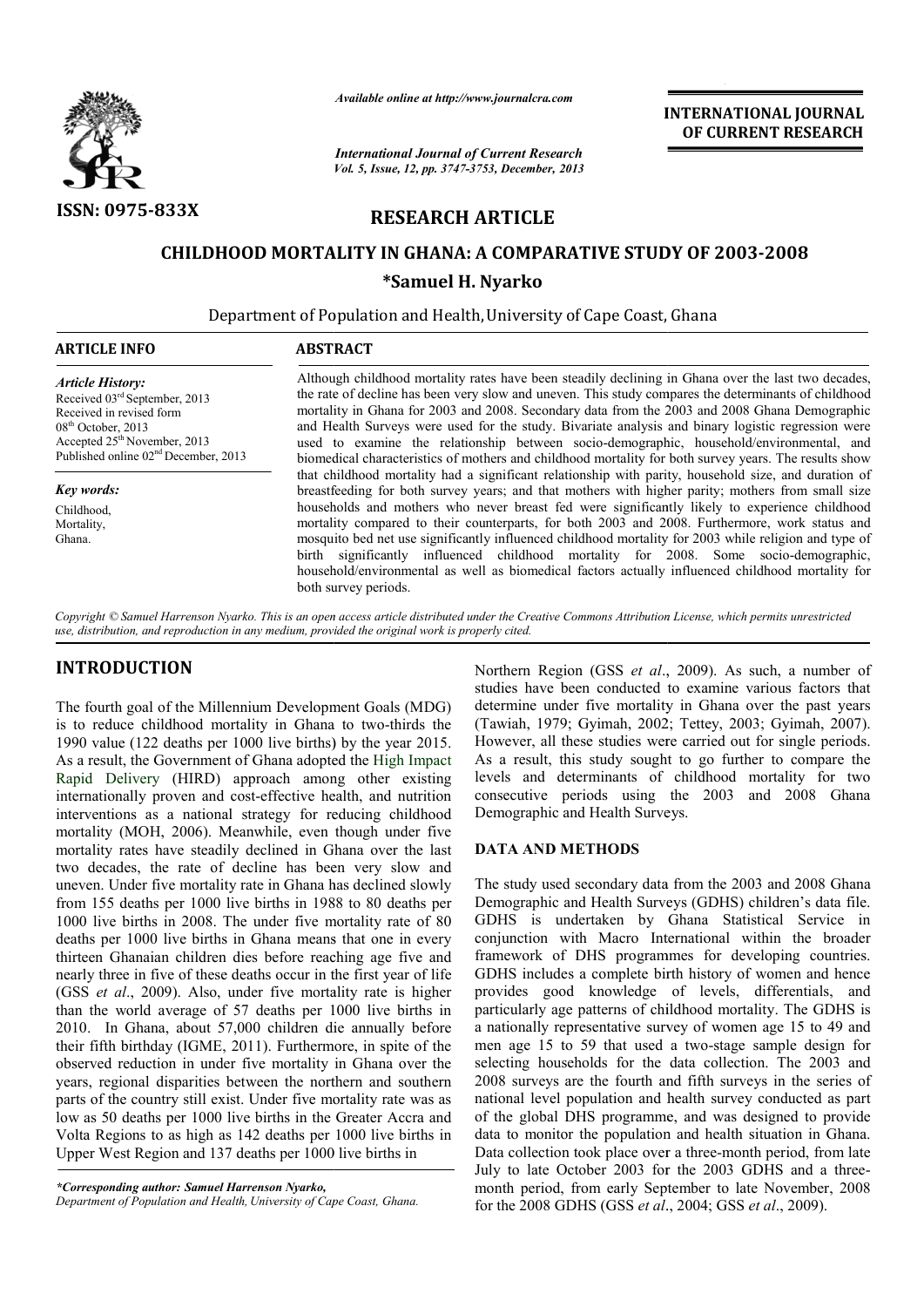The dependent (outcome) variable for the study was under five mortality (5q0), defined as deaths occurring among live-born babies between birth and the fifth birthday (0-59 months). Three main categories of independent variables were considered in the study: socio- demographic (maternal age, maternal education, religious affiliation, ethnicity, marital status, maternal work status, and parity), household/environmental (household size, wealth status, type of residence, region of residence, source of drinking water, type of toilet facility, and use of mosquito bed net), and biomedical (timing of prenatal care, place of delivery, type of delivery, type of birth, sex of child, birth order, preceding birth interval, and duration of breastfeeding). The statistical software Stata (Stata.11) was used to process the data. Bivariate and binary logistic regression analyses were carried out. The bivariate analysis was used to present proportions of childhood mortality while stepwise logistic regression model was used to examine the effect of independent variables on childhood mortality, while controlling for other variables for both study periods. Logistic regression model was used because the dependent variable (under-five mortality (5q0)) is dichotomous denoting whether or not a child is alive before age five and provides the odds as well as the relationships with childhood mortality. Three models were used to examine the effects of each of the three main categories of variables on under five mortality for both study periods.

## RESULTS AND DISCUSSION

#### Childhood mortality and socio-demographic characteristics

The results in Table 1 indicate that the proportion of childhood mortality was highest for children of mothers aged 40 to 49 for both 2003 and 2008 (11.7% and 8.4% respectively) and lowest for children of mothers aged 20 to 29 (7.2%) and 15 to 19 (3.4%) for 2003 and 2008 respectively. It is therefore clear that in both 2003 and 2008, childhood mortality proportions increased with increasing maternal age, showing a positive linear relationship between childhood mortality and maternal age at birth. However, Bhalotra and van Soest (2008) rather observed a curvilinear relationship between maternal age and child mortality, where childhood mortality was highest for both younger and older mothers. Furthermore, from Table 1, it can be observed that in 2003, proportion of childhood mortality was highest (10.3%) for children whose mothers were never married and lowest (8.0%) for children whose mothers were married/living together. However, in 2008, proportion of childhood mortality was highest (8.0%) for children whose mothers were widowed/divorced/separated and lowest (2.3%) for children whose mothers were never married. The result for 2008 is consistent with the findings from a study by Antai (2010) which found that children born to mothers who have not been married seem to have better chances of survival than children of married mothers. However, Goro (2007) asserts that

| Table 1. Proportion of childhood mortality by socio-demographic characteristics |  |  |  |  |
|---------------------------------------------------------------------------------|--|--|--|--|
|---------------------------------------------------------------------------------|--|--|--|--|

|                            |      | Year of survey |
|----------------------------|------|----------------|
| Variables                  | 2003 | 2008           |
| Maternal age               |      |                |
| 15-19                      | 8.9  | 3.4            |
| $20 - 29$                  | 7.2  | 5.4            |
| 30-39                      | 8.1  | 6.6            |
| 40-49                      | 11.7 | 8.4            |
| Marital status             |      |                |
| Never married              | 10.3 | 2.3            |
| Married/Living together    | 8.0  | 6.7            |
| Widowed/divorced/separated | 9.8  | 8.0            |
| Religious affiliation      |      |                |
| Christian                  | 8.0  | 5.2            |
| Muslim                     | 9.0  | 7.2            |
| Traditional/spiritual      | 7.9  | 11.5           |
| No religion                | 8.8  | 7.9            |
| Ethnicity                  |      |                |
| Akan                       | 8.4  | 5.8            |
| Ga/dangme                  | 6.9  | 5.6            |
| Ewe                        | 7.9  | 3.6            |
| Mole-dagbani               | 9.3  | 7.6            |
| Others                     | 5.8  | 6.9            |
| Maternal education         |      |                |
| No education               | 8.7  | 6.7            |
| Primary                    | 9.7  | 7.5            |
| Secondary+                 | 6.8  | 4.9            |
| Maternal work status       |      |                |
| Working                    | 8.3  | 5.9            |
| Not working                | 6.8  | 8.1            |
| Parity                     |      |                |
| $1 - 3$                    | 6.6  | 4.9            |
| $4 - 6$                    | 9.0  | 6.3            |
| $7+$                       | 12.3 | 11.7           |

Source: Computed from 2003 and 2008 GDHS data sets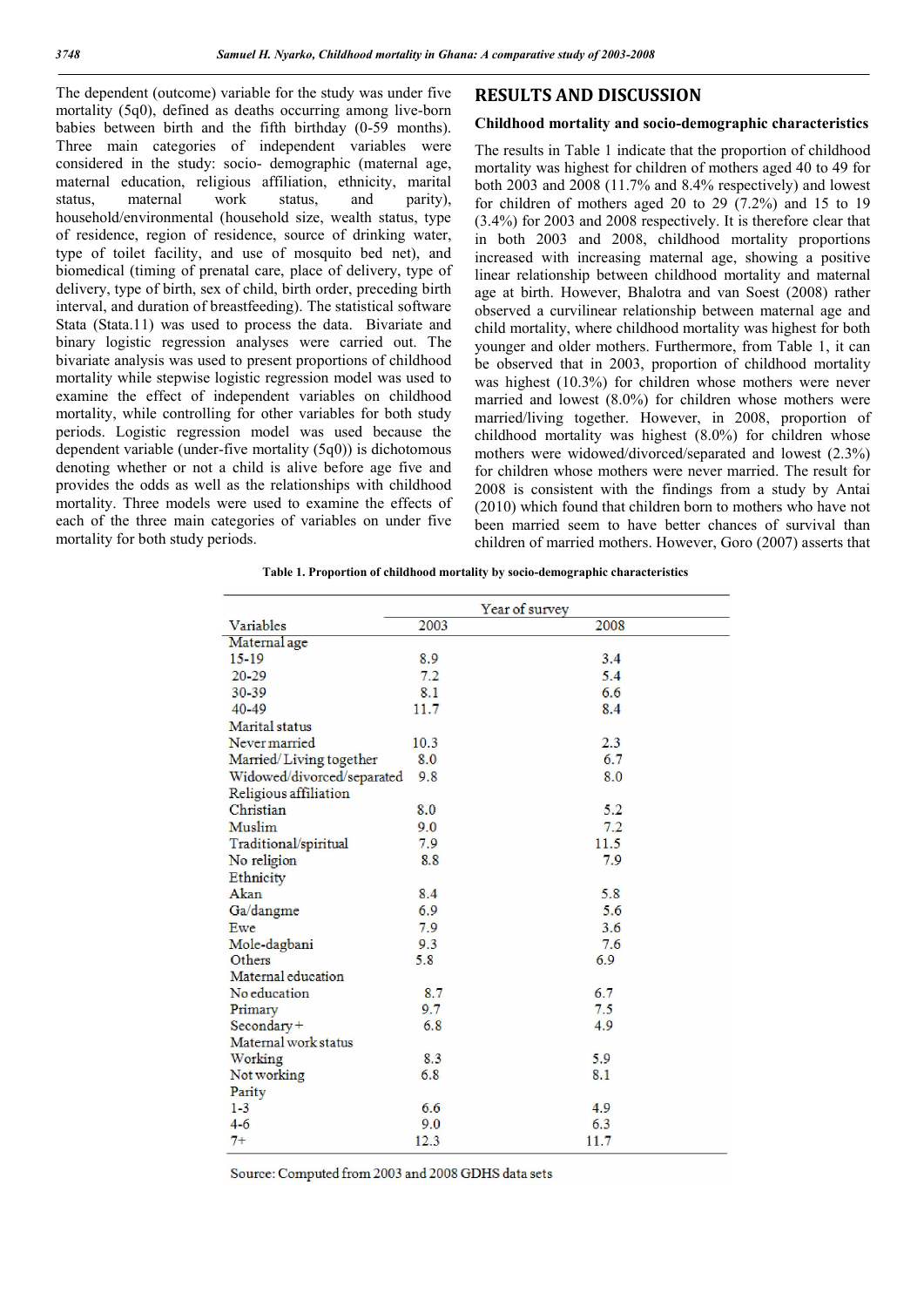children born to women who are not in union are almost two times more likely to die than children born to women who are in union. From Table 1, proportion of childhood mortality in 2003 was highest (9.0%) for children whose mothers were Muslims and lowest (7.9%) for children whose mothers were traditionalists/spiritualists. In 2008, however, it was highest (11.5%) for children of traditional/spiritual mothers and lowest (5.2%) for children of Christian mothers. This result is consistent with the result of a study in Ghana by Ahiadeke (1982) who found that child mortality rate is lower among Christian mothers than Muslim mothers and contrary to the finding for 2003. The proportion of childhood mortality was highest for children of Mole-Dagbani mothers for both 2003 and 2008 (9.3% and 7.6% respectively) and lowest for children of mothers from other ethnic groups (5.8%) and children of Ewe mothers (3.6%) for 2003 and 2008 respectively (Table 1). This means that more childhood deaths occurred among children of Mole-Dagbani mothers than children of mothers from the other ethnic groups in both 2003 and 2008 (Gyimah, 2002) and less childhood deaths occurred among children of mothers from other tribes and children of Ewe mothers for both periods respectively. From Table 1, proportion of childhood mortality was highest for children whose mothers had attained primary school education for both 2003 and 2008 (9.7% and 7.5% respectively) and lowest for children whose mothers had attained secondary school education or higher for both 2003 and 2008 (6.8% and 4.9% respectively). This means that children born to mothers with secondary or higher education had relatively better chances of survival until age five for both 2003 and 2008 (Murphy & Wang, 2001). In 2003, proportion of childhood mortality was higher for children whose mothers were working (8.3%) than that for children whose mothers were not working (6.8%) while in 2008, it was higher for children whose mothers were not working (8.1%) than that for children whose mothers were working (5.9%) (Table 1). This means that there was negative relationship between maternal work and childhood survival in 2008 (Mondal *et al*., 2009, Uddin *et al*., 2009) and positive relationship in 2003 (Wharton, 2009). This could possibly be because of the fact that majority of non-working mothers are family helpers and hence do not have cash in hand to provide better health care for their sick children to improve their chances of survival (Mondal *et al*., 2009). The proportion of childhood mortality was highest for children whose mothers had parity of 7 or more for both 2003 and 2008 (12.3% and 11.7% respectively) and lowest for children whose mothers had parity of 1-3 for both periods (6.6% and 4.9% respectively) (Table 1). It is clear that childhood mortality proportions increased with an increase in parity for the study period (Lucas & McDonald, 1980). However, some literature suggests that births of parity one and high parity births are associated with higher deaths (Caldwell, 1979).

Logistic regression analysis was carried out for the independent variables in three successive models for both periods. Model 3 (M3) outlines the combined effect of all the three categories of the independent variables (socio-demographic, household/ environmental and biomedical) (Appendices 1 and 2). The logistic regression model have estimates on the extent to which socio-demographic variables (maternal age, maternal education, marital status, religious affiliation, ethnicity, maternal work status and parity) affect the likelihood of a child

dying before age five for both survey years. The study established that there was a significant relationship between parity and childhood mortality for both 2003 and 2008. The odds of childhood mortality were higher for children whose mothers had parity of 7 or more compared to children whose mothers had parity of 1 to 3 for both 2003 and 2008 (1.90 times and 1.68 times respectively). It implies that the risk of childhood mortality increased with increasing level of parity. This affirms the findings of Caldwell (1979) that births of parity one and high parity births are associated with high child mortality risks.

Furthermore, evidence from the logistic regression results indicates that there was significant relationship between religious affiliation and childhood mortality for 2008 only (Appendices 1 and 2). The odds of childhood mortality for 2003 were higher (1.33 times) for children of Muslim mothers and lower (0.69 times) for children of mothers who had no religion compared to Christian mothers while for 2008, the odds were higher (1.74 times) for children of traditional/spiritual mothers compared to Christian mothers. This echoes what Ahiadeke (1982) found that childhood mortality risk is lower among Christian mothers than Muslim mothers. Also, there was significant relationship between maternal work status and childhood mortality for 2003 only. For 2003, the odds of childhood mortality were lower (0.24 times) for children whose mothers were not working compared to children of mothers who were working (Wharton, 2009) while for 2008, the odds were higher (1.34 times) for children of mothers who were not working compared to children of mothers who were working (Bawah, 2001).

#### Childhood mortality and household/environmental characteristics

From Table 2, the proportion of childhood mortality was highest for children from small households for both 2003 and 2008 (9.0% and 7.4% respectively) and lowest for children from large households (7.1%) and medium sized households (5.2%) for 2003 and 2008 respectively. It is observed that whereas in 2003, childhood mortality proportion decreased with increasing household size, the proportion for 2008 was higher for children from small and large households and lower for medium sized households depicting a U-shaped relationship between household size and childhood mortality. The finding for 2003 is therefore consistent with what some researchers have found that household size is negatively correlated with childhood mortality (Burstrom *et al*., 1999), but contrary to that for 2008. The proportion of childhood mortality was found highest for children from middle households for both 2003 and 2008 (8.9% and 7.7% respectively) and lowest for children from rich households for both periods (7.5% and 5.5% respectively). It becomes clear that there was an n-shaped relationship between wealth index and childhood mortality for both 2003 and 2008. This confirms what Bawah (2001) found that children from rich households have better chances of survival than those from middle and poor households. However, it contradicts what Uddin *et al*. (2009) found that children born in households with low standards of living index experienced highest childhood mortality and that the relationship between mother's SLI and childhood mortality is negative.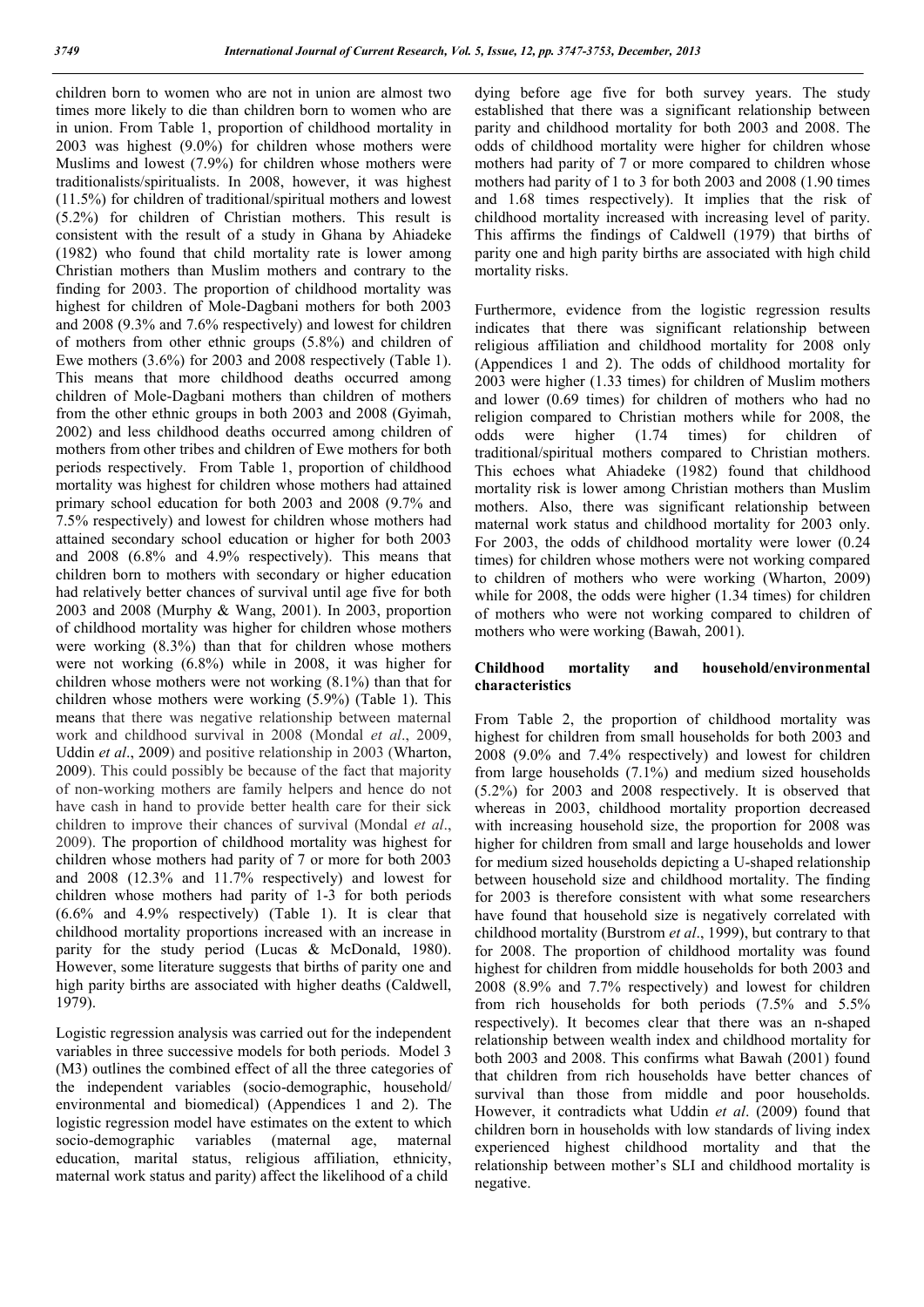From Table 2, proportion of childhood mortality was higher for children from rural areas for both 2003 and 2008 (8.6% and 6.3% respectively) and lower for children from urban areas for both periods (7.5% and 5.8% respectively). This echoes the findings from studies by Tettey (2003) and Gyimah (2004) that children living in rural areas had higher risks of childhood mortality relative to children living in urban areas.

was bottled water for both 2003 and 2008 (7.1% and 3.2% respectively) (Table 2). However, there was no death recorded for children whose source of drinking water was rain water in 2008, even though rain water as a source of drinking water recorded highest proportion of childhood mortality in 2003. Bottled water was a safe and improved source of drinking water for childhood survival than

|                          |      | Year of survey |
|--------------------------|------|----------------|
| Variables                | 2003 | 2008           |
| Household size           |      |                |
| $Small(1-4)$             | 9.0  | 7.4            |
| $Median (5-7)$           | 8.1  | 5.2            |
| Large $(8+)$             | 7.1  | 5.8            |
| Wealth status            |      |                |
| Poor                     | 8.3  | 5.9            |
| Middle                   | 8.9  | 7.7            |
| Rich                     | 7.5  | 5.5            |
| Type of residence        |      |                |
| Urban                    | 7.5  | 5.8            |
| Rural                    | 8.6  | 6.3            |
| Region of residence      |      |                |
| Western                  | 9.6  | 3.7            |
| Central                  | 7.9  | 8.5            |
| Greater Accra            | 5.9  | 4.9            |
| Volta                    | 9.7  | 2.9            |
| Eastern                  | 6.9  | 5.9            |
| Ashanti                  | 9.2  | 6.4            |
| <b>Brong Ahafo</b>       | 8.5  | 4.1            |
| Northern                 | 8.6  | 9.4            |
| <b>Upper East</b>        | 4.2  | 3.4            |
| <b>Upper west</b>        | 11.1 | 12.2           |
| Source of drinking water |      |                |
| Piped water              | 7.4  | 6.5            |
| Well water               | 8.1  | 6.3            |
| Surface water            | 8.8  | 5.9            |
| Rainwater                | 17.6 | 0.0            |
| Tanker truck             | 13.3 | 18.8           |
| Bottled water            | 7.1  | 3.2            |
| Type of toilet facility  |      |                |
| Flush toilet             | 5.2  | 6.6            |
| Pit toilet               | 8.1  | 5.7            |
| No facility              | 8.5  | 7.1            |
| Others                   | 16.4 | 0.0            |
| Use of mosquito bed net  |      |                |
| Yes                      | 7.2  | 5.3            |
| No                       | 8.6  | 8.2            |

| Table 2. Proportion of childhood mortality by household and environmental characteristics |  |  |  |  |  |  |  |
|-------------------------------------------------------------------------------------------|--|--|--|--|--|--|--|
|-------------------------------------------------------------------------------------------|--|--|--|--|--|--|--|

Source: Computed from 2003 and 2008 GDHS data sets

 For both 2003 and 2008, the proportion of childhood mortality was highest for children from Upper West Region (11.1% and 12.2% respectively) and lowest for children from Upper East Region (4.2%) and for children from Volta Region (2.9%) for 2003 and 2008 respectively (Table 2). This finding is contrary to the study by Twum-Baah *et al*. (1994) which found that northern region appears to have the highest mortality risk and the lowest rate being in Greater Accra. The proportion of childhood mortality was found highest for children whose source of drinking water was rain water (17.6%) in 2003 and for children whose source of drinking water was tanker truck in 2008; and lowest for children whose source of drinking water

surface water, well and piped water for the five year period preceding the two surveys while rain water was the safest for 2008. This is contrary to the finding from a study by Massawe (1991) which found that water from rivers and taps (which are more likely to be contaminated) are strongly related to higher levels of childhood mortality compared to that obtained from wells, and Kembo and van Ginneken (2009) which found that the odds of dying during childhood for children born in households with access to piped drinking water are reduced relative to those born in households without access to piped drinking water. From Table 2, proportion of childhood mortality was highest for children who used other toilet facilities such as bucket and pan (16.4%) and for children who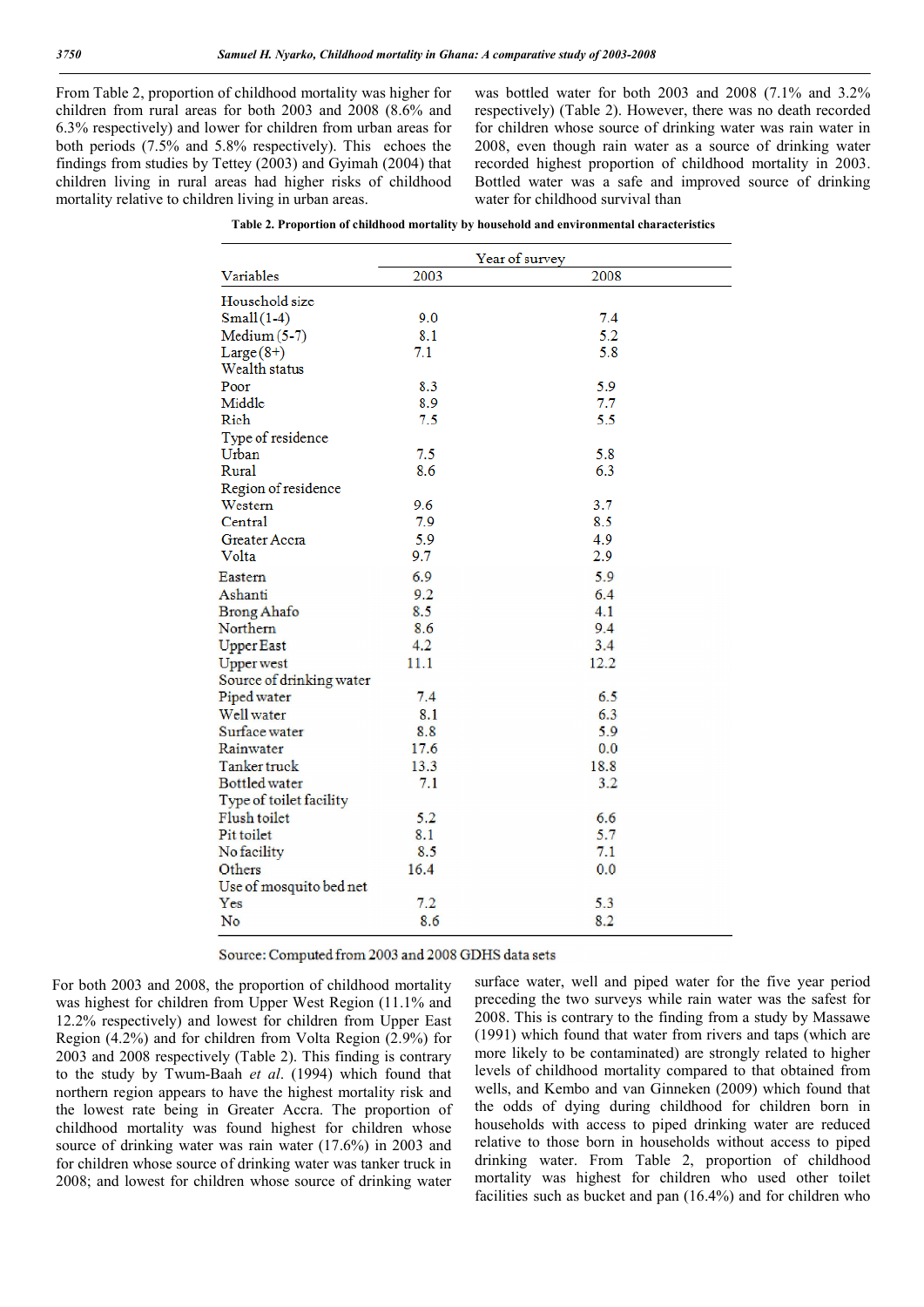had no toilet facility (7.1%) for 2003 and 2008 respectively; and lowest for children whose toilet facility was flush toilet (5.2%) and children who used pit toilet facility (5.7%) for both periods respectively. However, no death was recorded for children who used other types of toilet facilities in 2008. Children from households that used other toilet facilities and those without toilet experienced a comparatively more childhood deaths in 2003 and 2008 respectively. This may be possibly because these people had to use public toilets, bush or any other means that are comparatively unhygienic and perilous to the health of children. This affirms studies by Mondal *et al*. (2009), and Kembo and van Ginneken (2009) which found that households having hygienic latrines have considerably lower childhood mortality level than those without such facilities and that childhood mortality increases when sanitary conditions decrease. For both 2003 and 2008, the proportion of childhood mortality was higher for children whose households did not use mosquito bed nets (8.6% and 8.2% respectively) and lower for children whose households used mosquito bed net for both periods (7.2% and 5.3% respectively) (Table 3). It is obvious that the use of mosquito bed nets in households has a positive effect on childhood mortality. This affirms a study in Southern Tanzania by Gosoniu *et al*. (2008) which found that the ownership of household bed net was the only factor that was significantly associated with childhood mortality reduction. The logistic regression model also established that there was a significant relationship between household size and childhood mortality for both 2003 and 2008.

times for 2003 and 2008 respectively) and children of mothers from large sized households (0.20 times and 0.32 times for 2003 and 2008 respectively) compared to children of mothers from small sized households. Additionally, the test results show that there was significant relationship between use of mosquito bed net and childhood mortality for 2003 only. For both 2003 and 2008, the odds of childhood mortality were higher for children of mothers who did not use mosquito bed nets (1.73 times and 1.40 times respectively) compared to children of mothers who used mosquito bed nets. Thus, children of mothers who did not use mosquito bed nets in their households were more likely to die before age five for both periods.

#### Childhood mortality and biomedical characteristics

From Table 3, the results reveal that proportion of childhood mortality in 2003 was highest (6.1%) for children whose mothers sought their first prenatal care during the first trimester of pregnancy and lowest (2.9%) for children whose mothers sought their first prenatal care during the third trimester. However, in 2008, it was found highest (6.6%) for children whose mothers sought their first prenatal care during the third trimester of pregnancy and lowest (2.8%) for children whose mothers sought their first prenatal care during the first trimester of pregnancy. It is therefore evident that while in 2003, the proportions of childhood mortality decreased with increase in timing of first prenatal care, in 2008 the proportions increased with an increase in timing of first prenatal care. The result for 2008 is therefore consistent with findings from a study

Table 3. Proportion of childhood mortality by biomedical characteristics

|                               |      | Year of survey |
|-------------------------------|------|----------------|
| Variables                     | 2003 | 2008           |
| Timing of first prenatal care |      |                |
| <b>First trimester</b>        | 6.1  | 2.8            |
| Second trimester              | 5.5  | 4.9            |
| Third trimester               | 2.9  | 6.9            |
| Place of delivery             |      |                |
| Home                          | 7.6  | 6.1            |
| Public sector                 | 8.6  | 5.8            |
| Private sector                | 5.6  | 5.5            |
| Others                        | 7.7  | 7.7            |
| Type of delivery              |      |                |
| Normal                        | 7.8  | 6.1            |
| Caesarean section             | 8.2  | 6.5            |
| Type of birth                 |      |                |
| Single                        | 7.5  | 5.7            |
| Multiple                      | 25.0 | 15.9           |
| Sex of child                  |      |                |
| Male                          | 8.4  | 6.6            |
| Female                        | 8.0  | 5.6            |
| Birth order number            |      |                |
| 1                             | 7.8  | 6.1            |
| $2-3$                         | 7.2  | 5.1            |
| 4-6                           | 8.9  | 6.1            |
| $7+$                          | 10.0 | 10.5           |
| Preceding birth interval      |      |                |
| $\vartriangle$ years          | 14.1 | 9.7            |
| 2-3 years                     | 6.3  | 6.0            |
| 4+years                       | 8.2  | 5.0            |
| Duration of breastfeeding     |      |                |
| Neverbreastfed                | 88.7 | 45.8           |
| $<$ 6 months                  | 22.9 | 17.7           |
| $6+$ months                   | 2.8  | 2.1            |

Source: Computed from 2003 and 2008 GDHS data sets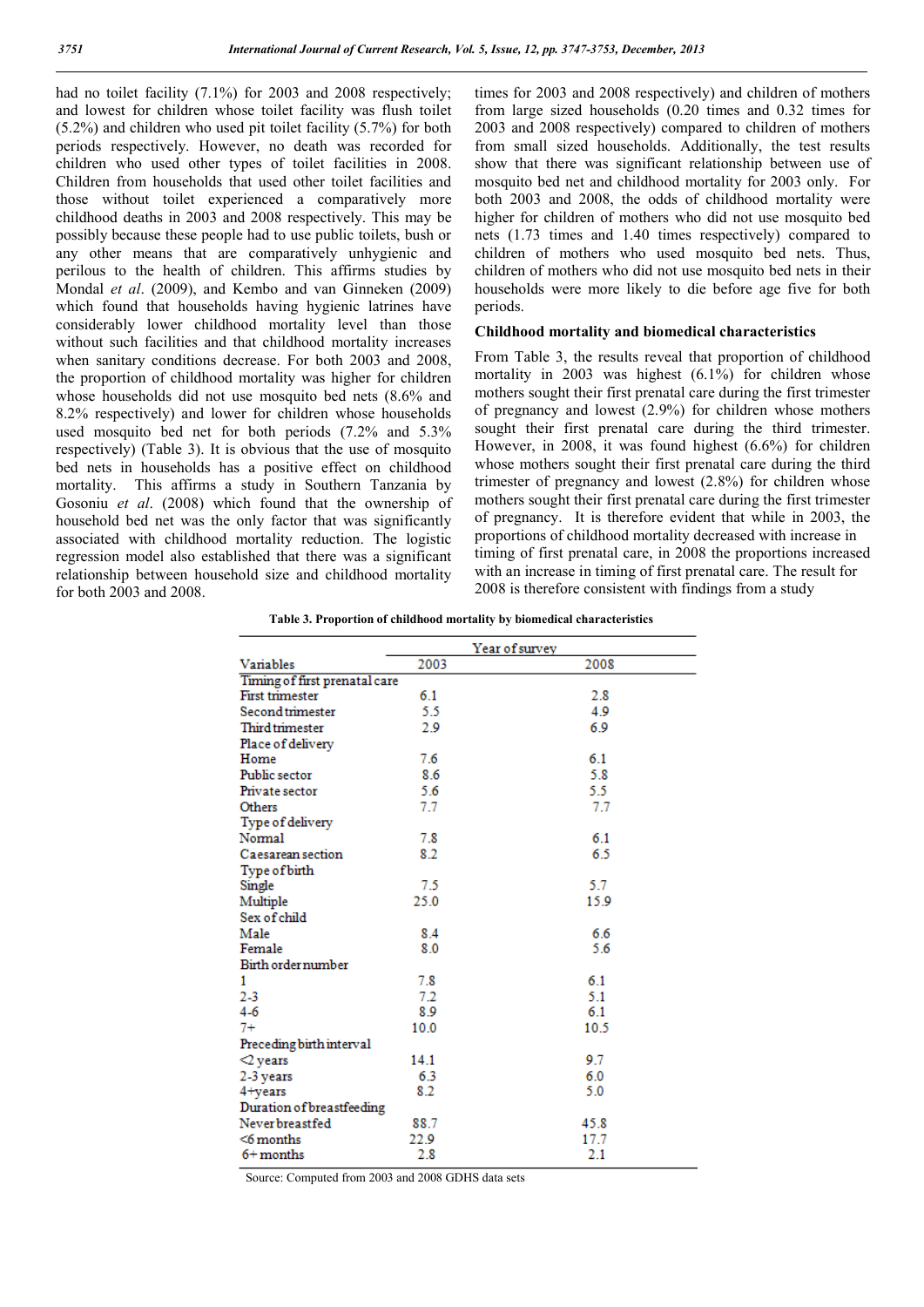conducted by Uddin *et al*. (2009) which found that childhood mortality risk was highest among children whose mother did not receive antenatal check during pregnancy and lowest for children whose mothers accessed their first antenatal check during the first four months of pregnancy; but contrary to the result for 2003. Furthermore, Table 3 shows that the proportion of childhood mortality was highest for children whose mothers delivered at public hospitals (8.6%) and for children whose mothers delivered at other places (7.7%) for 2003 and 2008 respectively. However, the proportions were lowest for children whose mothers delivered at private hospitals for both 2003 and 2008 (5.6% and 5.5% respectively). It is notable that there were relatively more childhood deaths for children of mothers who delivered at other delivery centres than for children of mothers who delivered at private hospitals for both periods. This is affirmed by the findings from a study conducted by Seckin (2009) which found that medical attention at the time of delivery and antenatal care are significant factors in the survival chance of the new born, and that survival is higher among children born in good health facilities and attended to by professional doctors than those born at home attended to by untrained personnel. Table 3 also indicates that the proportions of childhood mortality were higher for children who were delivered through caesarean section for both 2003 and 2008 (8.2% and 6.5% respectively) and lower for children who were delivered through normal deliveries for both periods (7.8% and 6.1% respectively). It is therefore indicative that childhood mortality proportions increased with an increase in complications during child birth for both 2003 and 2008.

On the contrary, Hossain and Mondal (2009) found that childhood mortality risks are higher among those children who were born through normal delivery than those who were born through caesarean section. Moreover, the proportions of childhood mortality were higher for children who were part of multiple births for both 2003 and 2008 (25% and 15.9% respectively) and lower for single birth children for both periods (7.1% and 3.2% respectively) (Table 4). It is therefore obvious that childhood mortality proportions increased with an increase in multiplicity of birth for both periods. Likewise, Kembo and van Ginneken (2009) found that multiple births are associated with an elevated mortality risk and that childhood mortality risk associated with multiple births is more than two times greater than among single births. Table 3 further reveals that for both 2003 and 2008, the proportions of childhood mortality were found higher for male children (8.4% and 6.6% respectively) and lower for female children for both periods (8.0% and 5.6% respectively). It is obvious that more childhood deaths occurred among male children than female children for both periods. This is consistent with findings from studies conducted by Masuy-Stroobant (2001) females have advantage over males in terms of survival, and contrary to findings from studies conducted by Hill and Upchurch (1995) preference for male child has led to a higher mortality in female children relative to males. Results from Table 3 also show that for both 2003 and 2008, the proportions of childhood mortality were highest for children whose birth order number were 7 or more (10.0% and 10.5% respectively) and lowest for children whose birth order number were 2-3 for both 2003 and 2008 (7.2% and 5.1% respectively). This suggests that the first and higher birth orders (7+) experienced a relatively more childhood deaths than middle birth orders and for that matter childhood mortality showed a J-shaped relationship with birth

order number for both 2003 and 2008. This finding is consistent with the results from studies conducted by Goro (2007) which found that child mortality risks are highest for children of high birth order (from birth order 5) followed by first born and lower for second and third born. Contrary to this, Wharton (2009) also found that higher birth order of a child (born later down the line) increases the chances of surviving anywhere from 40 to 85 percent. This may be so because high birth order children are born to older and wiser mothers. They may also have older siblings (hopefully), all of whom may aid in the younger child's development.

The proportions of childhood mortality were found highest for children whose preceding birth interval was less than 2 years for both 2003 and 2008 (14.1% and 9.7% respectively) and lowest for children whose preceding birth interval was 2-3 years (6.3%) and for children whose preceding birth interval was 4 and above years (6.0%) for 2003 and 2008 respectively (Table 3). This suggests that preceding birth interval had Ushaped relationship with childhood mortality in 2003 while childhood mortality proportions decreased with an increase in preceding birth interval in 2008 depicting a negative relationship with childhood mortality. It is therefore noteworthy that longer birth intervals improve the survival chances of the succeeding child (Bhalotra & van Soest, 2008). Also, the proportions of childhood mortality were highest for children who were never breastfed for both 2003 and 2008 (88.7% and 45.8% respectively) and lowest for children who were breastfed for 6 or more months for both periods (2.8% and 2.1% respectively). Thus, the proportions of childhood mortality decreased with an increase in duration of breastfeeding for both periods and for that matter long duration of breast feeding may help in ameliorating childhood mortality. This affirms the findings from a study conducted by Kyei (1999) the longer the duration of breastfeeding (from HIV negative women), the lower the risk of child mortality. Contrary to this, some literature on the determinants of childhood mortality indicates a positive relationship between duration of breastfeeding and child mortality risk (Guilkey & Riphahn, 1998). Furthermore, the logistic regression model (Appendices 1 and 2) revealed that there was significant relationship between duration of breastfeeding and childhood mortality for both 2003 and 2008. For both 2003 and 2008, the odds of childhood mortality were lower for children who were breastfed for less than 6 months (0.73 times and 0.37 times respectively) and children who were breastfed for 6 and above months (0.65 times and 0.015 times respectively) compared to children who were never breastfed. Evidently, children who were never breast fed were more likely to die before age five than children breast fed for 6 or more months for both periods. The chances of childhood mortality therefore decreased with an increase in duration of breastfeeding (Kyei, 1999). Additionally, the results from the test showed significant relationship between type of birth and childhood mortality for 2008 only. Thus, the odds of childhood mortality were higher for children who were part of multiple births for both 2003 and 2008 ((1.22 times and 2.76 times respectively) compared to children who were single born. This implies that children who were part of multiple births were more likely to die before age five than single birth children (Kembo & van Ginneken, 2009).

#### Conclusion

The study established that some socio-demographic, household/environmental, and biomedical variables including